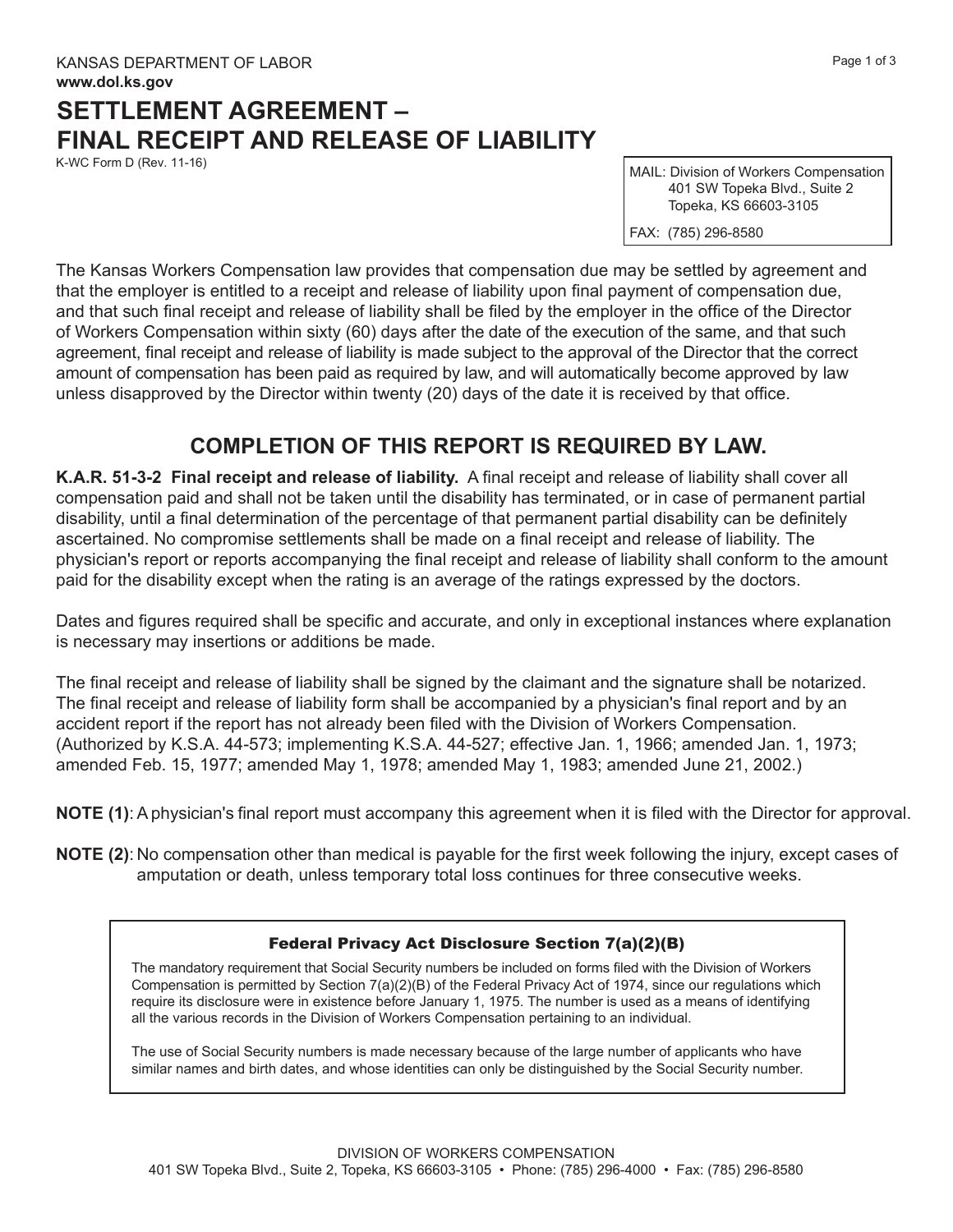Kansas Department of Labor **Page 2 of 3** National Active 2 of 3 National Active 2 of 3 National Active 2 of 3 National Active 2 of 3 National Active 2 of 3 National Active 2 of 3 National Active 2 of 3 National Active 2 of **Settlement Agreement – Final Receipt and Release of Liability**

| K-WC Form D (Rev. 11-16)                                                   |                                                    |  |  |
|----------------------------------------------------------------------------|----------------------------------------------------|--|--|
| $1_{\cdots}$                                                               |                                                    |  |  |
|                                                                            |                                                    |  |  |
| 2.                                                                         |                                                    |  |  |
|                                                                            |                                                    |  |  |
| 3.                                                                         |                                                    |  |  |
|                                                                            |                                                    |  |  |
| 4.                                                                         |                                                    |  |  |
|                                                                            |                                                    |  |  |
|                                                                            | Compensation paid on the following basis:          |  |  |
| Date(s) of injury by accident, repetitive trauma or disease:<br>5.         | 12. weeks days                                     |  |  |
|                                                                            |                                                    |  |  |
| 6.                                                                         | 13. weeks days                                     |  |  |
| 7.                                                                         | _______% temporary partial disability              |  |  |
| Date employee returned to work:<br>8.                                      |                                                    |  |  |
| If employee worked between date(s) of injury by accident, repetitive<br>9. | 14. _______weeks permanent partial disability for: |  |  |
| trauma or disease and last date of disability, give dates:                 |                                                    |  |  |
|                                                                            |                                                    |  |  |
|                                                                            |                                                    |  |  |
| 10. Average weekly wage: \$                                                |                                                    |  |  |
|                                                                            |                                                    |  |  |
|                                                                            |                                                    |  |  |
| NOTE: No compromise settlements shall be made on a final                   |                                                    |  |  |
| receipt and release of liability.                                          |                                                    |  |  |

18. Is this a Release and Receipt for payments made on award of Director?\_\_\_\_\_\_\_\_\_\_\_\_\_\_\_\_\_\_\_\_\_\_\_\_\_\_\_\_\_\_\_\_\_\_\_\_\_\_\_\_\_\_\_\_\_\_\_\_\_\_\_\_\_\_\_\_\_\_\_\_\_\_\_\_\_ If hearing(s) held, give date(s) and place(s) of hearing(s): \_\_\_\_\_\_\_\_\_\_\_\_\_\_\_\_\_\_\_\_\_\_\_\_\_\_\_\_\_\_\_\_\_\_\_\_\_\_\_\_\_\_\_\_\_\_\_\_\_\_\_\_\_\_\_\_\_\_\_\_\_\_\_\_\_\_\_\_\_\_\_\_\_\_\_\_

| <b>FINAL RECEIPT AND RELEASE OF LIABILITY</b> |
|-----------------------------------------------|
|-----------------------------------------------|

\_\_\_\_\_\_\_\_\_\_\_\_\_\_\_\_\_\_\_\_\_\_\_\_\_\_\_\_\_\_\_\_\_\_\_\_\_\_\_\_\_\_\_\_\_\_\_\_\_\_\_\_\_\_\_\_\_\_\_\_\_\_\_\_\_\_\_\_\_\_\_\_\_\_\_\_\_\_\_\_\_\_\_\_\_\_\_\_\_\_\_\_\_\_\_\_\_\_\_\_\_\_\_\_\_\_\_\_\_\_\_\_\_\_\_\_\_\_\_\_\_\_

| Received from (name of employer or insurance carrier) example and the state of the state of the state of the state of the state of the state of the state of the state of the state of the state of the state of the state of                                                                                                                                                                                                          |        |  |  |  |  |
|----------------------------------------------------------------------------------------------------------------------------------------------------------------------------------------------------------------------------------------------------------------------------------------------------------------------------------------------------------------------------------------------------------------------------------------|--------|--|--|--|--|
| the sum of entropy and the sum of entropy and the sum of entropy and the sum of entropy and the sum of entropy and the sum of entropy and the sum of entropy and the sum of entropy and the sum of the sum of the sum of the s                                                                                                                                                                                                         |        |  |  |  |  |
| IN FINAL RECEIPT AND RELEASE OF LIABILITY of this claim for compensation and any other claims for compensation heretofore made on account of<br>any and all injuries and disability incurred by reason of the accident, repetitive trauma or disease referred to in this instrument.                                                                                                                                                   |        |  |  |  |  |
| SIGNED, ACKNOWLEDGED AND AGREED by Employer and Worker this _____________________day of _____________________A.D., 20________                                                                                                                                                                                                                                                                                                          |        |  |  |  |  |
| Employer or Agent of employer and insurance carrier                                                                                                                                                                                                                                                                                                                                                                                    | Worker |  |  |  |  |
| <b>JURAT</b>                                                                                                                                                                                                                                                                                                                                                                                                                           |        |  |  |  |  |
| State of Kansas, County of State of Kansas, County of                                                                                                                                                                                                                                                                                                                                                                                  |        |  |  |  |  |
| BE IT REMEMBERED, that on this ____________ day of _____________________________, 20________, before me,<br>the undersigned, a Notary Public in and for said county and state, came the above named worker, to me<br>personally known to be the same person who signed, acknowledged and agreed to the foregoing instrument<br>of writing and duly acknowledged that he understood and executed the same as of the date above written. |        |  |  |  |  |
| My commission expires: New York Changes and Separate Changes and Separate Changes and Separate Changes and Separate Changes and Separate Changes and Separate Changes and Separate Changes and Separate Changes and Separate C                                                                                                                                                                                                         |        |  |  |  |  |
|                                                                                                                                                                                                                                                                                                                                                                                                                                        |        |  |  |  |  |